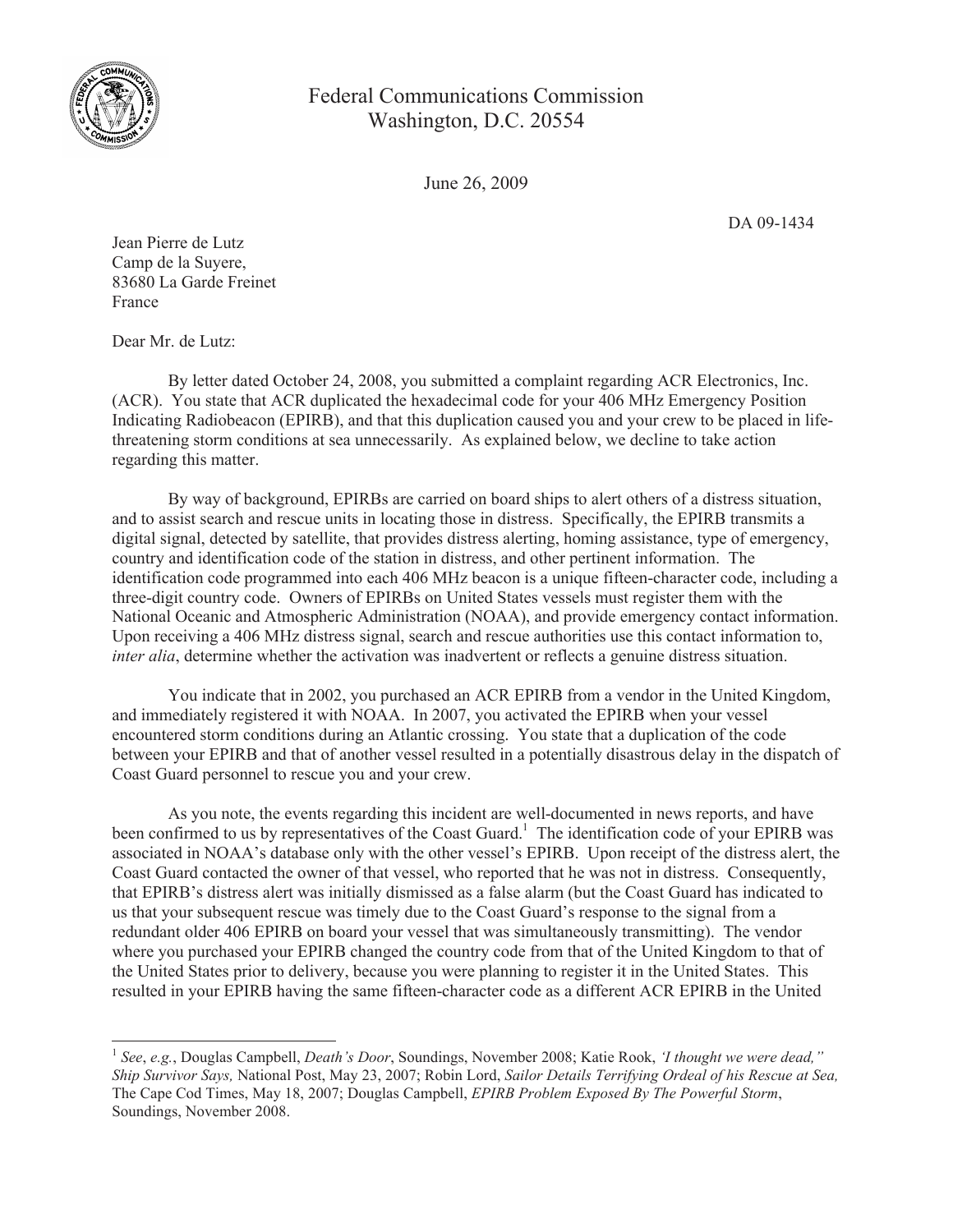States. When the other vessel's EPIRB subsequently was registered with NOAA, your contact information associated with that identification code was overwritten.

You assert that ACR is responsible for this duplication of identification codes. We disagree; according to the information before us, the two ACR beacons in question had unique hexadecimal codes until your beacon was altered by the vendor. While we are concerned that this situation occurred, we find no basis to conclude that ACR violated our rules. Any complaint regarding the vendor's alteration of the hexadecimal code should be referred to United Kingdom authorities. In addition, comments regarding EPIRB registration procedures in the United States should be addressed to NOAA, which we understand has changed the procedures to ensure that similar duplications do not go undetected, and that the correct user registration information is retained.

Based on the information before us, we conclude that there is no basis for Commission action regarding this incident. Nonetheless, I hope that this response has been helpful.

## FEDERAL COMMUNICATIONS COMMISSION

Scot Stone Deputy Chief, Mobility Division Wireless Telecommunications Bureau

cc: Robert R. Hendry Hendry, Stoner & Brown, P.A. 20 North Orange Avenue, Suite 600 Orlando, FL 32801

> ACR Electronics, Inc. 5757 Ravenswood Rd. Fort Lauderdale, FL 33312